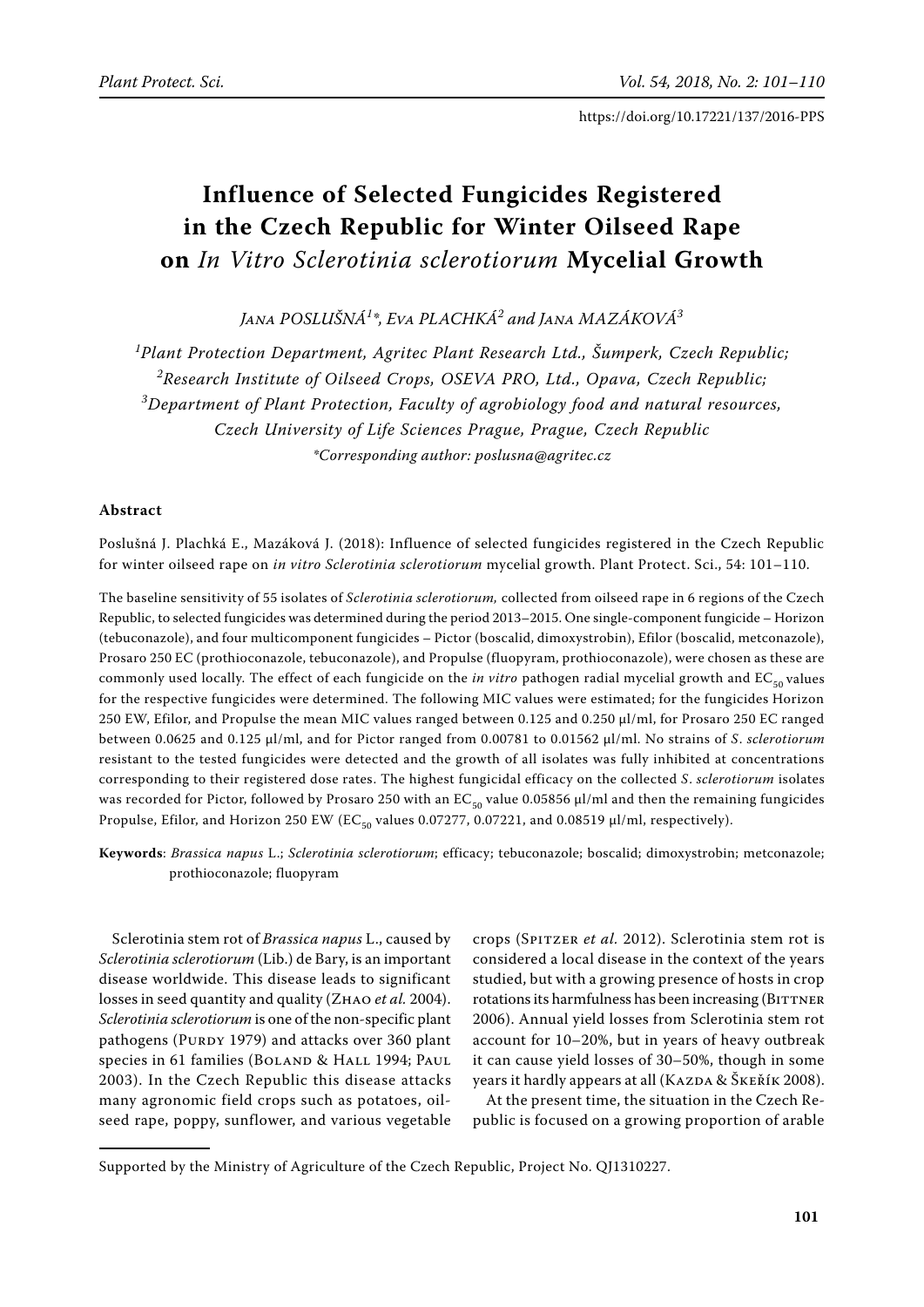land sown with winter oilseed rape. In 2008 winter oilseed rape was grown on more than 300 000 ha, in 2012 it was on more than 400 000 ha. In the last two years the area under this crop has decreased to 350 000 ha and the average proportion of oilseed rape during the last 5 years has reached 15.75% (ČSÚ 2016), when the recommended proportion of oilseed rape in crop rotations is 12.5% with a 4–5 year interval in crop rotation (Fábry 2001). On many farms specialising in oilseed rape cultivation the proportion of oilseed rape in the crop rotation is much higher, approaching 25–30% (SPITZER *et al.* 2012); in the most extreme cases farmers grow 50% oilseed rape and 50% wheat (Fábry 2001). An increasing proportion of winter rape in crop rotations brings not only a heightened risk of higher incidences of fungal pathogens like *S. sclerotiorum* (SPITZER *et al.* 2012) but also of *Brassica* pests, which again leads to a higher risk of yield losses.

Protection of winter rape crops against *S*. *sclerotiorum* is currently provided mostly by applications of fungicides during oilseed rape flowering. Fungicides are applied in a period when no infection by the disease is visible in the stand (SPITZER et al. 2012). In connection with the increase in rape sown areas, the higher proportion of oilseed rape in crop rotations and the amount of pesticides sprayed onto oilseed rape stands it can be assumed that there exists a risk of developing resistant populations of the pathogen *S*. *sclerotiorum*. Recommended usage of lower doses of fungicides with a morph-regulation effect could also promote selection for resistance. Frequent use of synthetic fungicides leads to the development of a resistant population of the fungi (Lobato *et al*. 2010 in Dalilí 2015). According to the Fungicide Resistance Action Committee (FRAC 2013) *S. sclerotiorum* is one of the plant pathogens with a low risk of developing resistance to fungicides or that the risk is of minor commercial importance. Nevertheless, resistant isolates have been detected in many parts of the world. In France, the preventative chemical control of Sclerotinia stem rot at the beginning of flowering has led to the occurrence of resistance of *S. sclerotiorum* to benzimidazole fungicides (MBC). Resistance of *S. sclerotiorum* strains to carbendazim, which is used to be sprayed because of its effectiveness and its cheapness, is widespread in most oilseed rape cropping areas from central to north-eastern parts of France (PENAUD *et al.* 2003) and also in China, where carbendazim has been used to control this fungal disease since the 1980s (Ma *et al.* 2009; Xu *et al.* 2015). Resistant populations of *S*. *sclerotiorum* against benomyl, which belongs to the

same fungicidal class, have been detected in Canada (Gossen *et al.* 2001). Generally in China, which has an annual oilseed rape area of more than 7 million hectars (Zhou *et al.* 2014), a lot of resistant mutants of *S*. *sclerotiorum* have been found; strains resistant to fludioxonil (Kuang *et al.* 2011), dimethachlon (Zhou *et al.* 2014), and boscalid mutants (Wang *et al.* 2015) were mostly obtained under laboratory conditions.

In the Czech Republic screening tests of the growth dynamics of the pathogen *S. sclerotiorum* collected from caraway (*Carum carvi* L.) plants were performed on poisoned PDA plates in 2005 and 2006 by ODSTRČILOVÁ (2007). Strains resistant to the tested fungicidal products were found and some strains were also able to produce sclerotia at a concentration level close to 0.1 µl/ml of fungicidal products like Rovral Pro, Topsin, Proline, Amistar, Capitan, and Pictor in descending order.

In this study, selected fungicides containing different active ingredients, single or multicomponent types, were tested. For the fungicide tebuconazole (Horizon 250 EW), a representative of DMIs (dimethylation inhibitors) belonging to the class evaluated with low risk of resistance development, fungicidal resistance has not yet been detected in oilseed rape. In China, Li *et al.* (2015) tested another triazole fungicide epoxiconazole, which proved its efficacy against carbendazim- and dimethachlon-resistant strains and was recommended for Sclerotinia stem rot management. The following multicomponent fungicides were tested as representatives of different fungicidal classes: Efilor and Pictor with boscalid (SDHI) plus dimoxystrobin (QoI-fungicides) and/or metconazole (DMI) and finally Prosaro 250 EC and Propulse with prothioconazole (DMI) plus tebuconazole (DMI) and/or fluopyram (SDHI class).

The objectives of this study were to (*i*) investigate the effect of different concentrations of several fungicides commonly used in the Czech Republic to control Sclerotinia stem rot in oilseed rape, on the mycelial growth of *S. sclerotiorum*; (*ii*) to determine the minimum inhibitory concentration (MIC) of the tested fungicides for the collected isolates of *S*. *sclerotiorum*; and (*iii*) to determine  $EC_{50}$  values for the tested fungicides.

### **Material and methods**

*Sampling of sclerotia*. Since 2013, pathogen sclerotia have been sampled from infected oilseed rape stems in different localities within the Czech Re-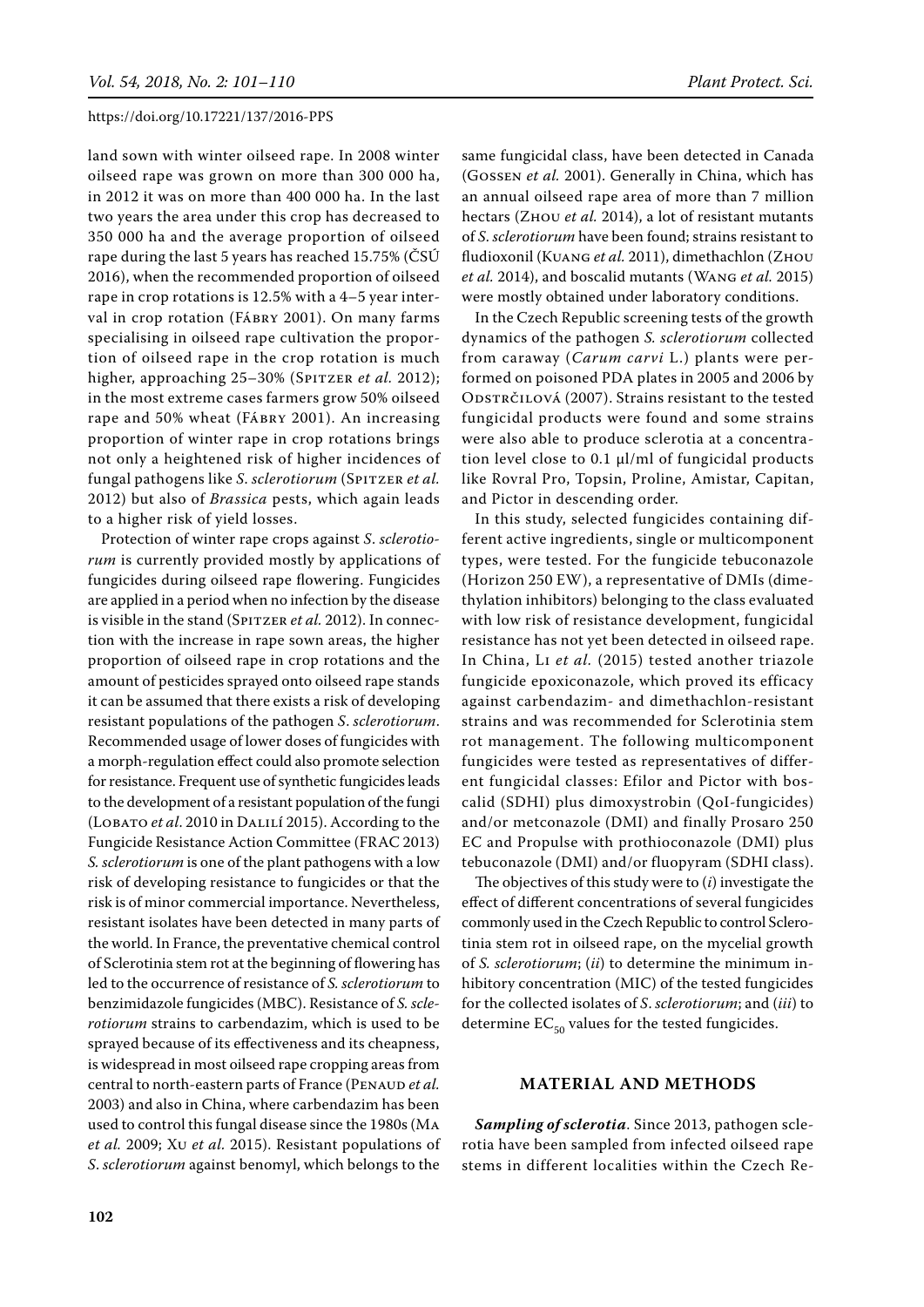| No.         | Isolate ID     | Locality                  | Region            | Sampling year |
|-------------|----------------|---------------------------|-------------------|---------------|
| $\mathbf 1$ | SS-CHC         | Chlumec nad Cidlinou      | Hradec Kralové    | 2014          |
| 2           | SS-SV          | Stará voda                | Karlovy Vary      | 2014          |
| 3           | $SS-R$         | Roudnice                  | Hradec Kralové    | 2014          |
| 4           | $SS-LL$        | Lhota pod Libčany         | Hradec Kralové    | 2014          |
| 5           | SS-HK          | Hradec Kralové            | Hradec Kralové    | 2014          |
| 6           | SS-TO          | Třebechovice pod Orebem   | Hradec Kralové    | 2014          |
| 7           | $SS-M$         | Moravičany                | Olomouc           | 2014          |
| 8           | $SS-P$         | Praskačka                 | Hradec Kralové    | 2014          |
| 9           | SS-VJ          | Větrný Jeníkov            | Vysočina          | 2014          |
| 10          | SS-Č           | Černuc                    | Central Bohemian  | 2014          |
| 11          | $SS-D$         | Dolany                    | Central Bohemian  | 2014          |
| 12          | $SS-H$         | Horoměřice                | Central Bohemian  | 2014          |
| 13          | SS-KM          | Kamenný most              | Central Bohemian  | 2014          |
| 14          | $SS-T$         | Tursko                    | Central Bohemian  | 2014          |
| 15          | SS-NL          | Unknown locality          |                   | 2014          |
| 16          | HN2012         | Hněvčeves                 | Hradec Kralové    | 2012          |
| 17          | HN2014a        | Hněvčeves                 | Hradec Kralové    | 2014          |
| 18          | HN2014b        | Hněvčeves                 | Hradec Kralové    | 2014          |
| 19          | HN2014c        | Hněvčeves                 | Hradec Kralové    | 2014          |
| 20          | CH2008         | Chlumec nad Cidlinou      | Hradec Kralové    | 2008          |
| 21          | CH2012         | Chlumec nad Cidlinou      | Hradec Kralové    | 2012          |
| 22          | CHL2014        | Chlumec nad Cidlinou      | Hradec Kralové    | 2014          |
| 23          | KU2012         | Kujavy                    | Moravian-Silesian | 2012          |
| 24          | KU2014         | Kujavy                    | Moravian-Silesian | 2014          |
| 25          | KY2013/22      | Opava-Kylešovice field 22 | Moravian-Silesian | 2013          |
| 26          | KY2014/40      | Opava-Kylešovice field 40 | Moravian-Silesian | 2014          |
| 27          | KY2014/47      | Opava-Komárov field 47    | Moravian-Silesian | 2014          |
| 28          | $Hav11_14$     | Šumperk-Havlas            | Olomouc           | 2014          |
| 29          | $Havl2_14$     | Šumperk-Havlas            | Olomouc           | 2014          |
| 30          | $Lit1_14$      | Litovel                   | Olomouc           | 2014          |
| 31          | $Lit2_14$      | Litovel                   | Olomouc           | 2014          |
| 32          | $Lit3_14$      | Litovel                   | Olomouc           | 2014          |
| 33          | Louč1_14       | Loučka                    | Olomouc           | 2014          |
| 34          | $Louc3_14$     | Loučka                    | Olomouc           | 2014          |
| 35          | $Libv2_14$     | Libiva                    | Olomouc           | 2014          |
| 36          | $Krch1_14$     | Krchleby                  | Olomouc           | 2014          |
| 37          | Krch2_14       | Krchleby                  | Olomouc           | 2014          |
| 38          | $Brez1_14$     | Břevenec                  | Olomouc           | 2014          |
| 39          | Brez4_14       | Břevenec                  | Olomouc           | 2014          |
| 40          | $Les1_14$      | Leština                   | Olomouc           | 2015          |
| 41          | $Rov1_14$      | Rovensko                  | Olomouc           | 2014          |
| 42          | Rov2_14        | Rovensko                  | Olomouc           | 2014          |
| 43          | $\rm Pas1\_14$ | Paseka                    | Olomouc           | 2014          |
| 44          | Stern1_14      | Šternberk                 | Olomouc           | 2014          |
| 45          | Stern2_14      | Šternberk                 | Olomouc           | 2014          |
| 46          | $Spk1_14$      | Šumperk-Temenice          | Olomouc           | 2014          |
| 47          | $Libn1_14$     | Libina                    | Olomouc           | 2014          |
| 48          | $Kol1_14$      | Dolní Sukolom             | Olomouc           | 2014          |
| 49          | Rap1_14        | Rapotín                   | Olomouc           | 2014          |
| 50          | Vik1_2015      | Vikýřovice                | Olomouc           | 2015          |
| 51          | Vik2_2015      | Vikýřovice                | Olomouc           | 2015          |
| 52          | Rok1_15        | Rokytnice u Přerova       | Olomouc           | 2015          |
| 53          | Rok2_15        | Rokytnice u Přerova       | Olomouc           | 2015          |
| 54          | $Spk1_15$      | Šumperk-Temenice          | Olomouc           | 2015          |
| 55          | $Rap1_15$      | Rapotin                   | Olomouc           | 2015          |

Table 1. *Sclerotinia sclerotiorum* isolates collected from different parts of the Czech Republic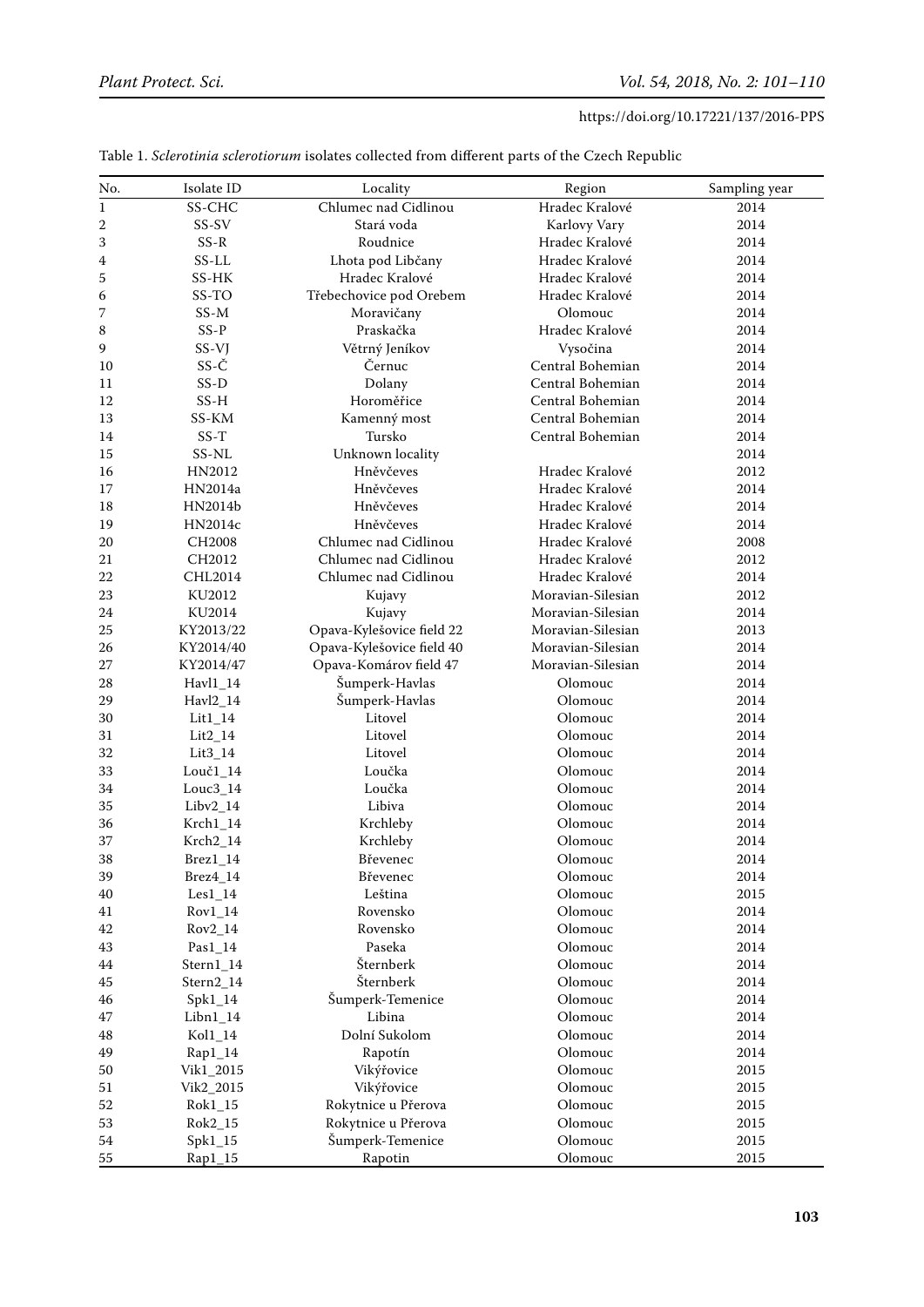public (Table 1), from farmers' fields with winter rape stands and from experimental plots of several research facilities. The sclerotia were put into paper bags where the locality they were collected from was marked, and stored in the laboratory for testing under dry, dark conditions.

*Fungal isolation*. The sclerotia were firstly sterilised in a 10% solution of SAVO (sodium hypochlorite 1–5%, sodium hydroxide 0.1–1.0%; Unilever) for one minute and then rinsed three times with distilled water. The following procedures were carried out in sterile conditions. Each sclerotium was placed separately in the middle of a Petri dish (9 cm diameter) with pure PDA agar (HiMedia Laboratories, Mumbai, India) labelled with a description of the pathogen. The Petri dishes containing the sclerotia were incubated in a laboratory chamber under controlled conditions for mycelium growth, at a temperature of 25°C, in the dark, for 3–5 days.

*Fungicides used*. For the laboratory experiments fungicides registered in the Czech Republic for the control of Sclerotinia stem rot in oilseed rape were used. For this study 5 fungicides were selected: Horizon 250 EW (a.i. tebuconazole 250 g/l; Bayer CropScience AG, Monheim, Germany), Pictor (a.i. boscalid 200 g/l, dimoxystrobin 200 g/l; BASF SE, Ludwigshafen, Germany), Efilor (a.i. metconazole 60 g/l, boscalid 133 g/l; BASF AG, Ludwigshafen, Germany), Prosaro 250 EC (a.i. prothioconazole 125 g/l, tebuconazole 125 g/l; Bayer CropScience AG, Monheim, Germany), and Propulse (a.i. fluopyram 125 g/l, prothioconazole 125 g/l; Bayer S.A.S., Lyon, France), which are widely used for the Sclerotinia stem rot control.

*Preparation of PDA and poisoned plates*. Briefly, Potato dextrose agar (PDA) was prepared by suspending 39 g in 1000 ml of distilled water, then autoclaved at 121°C for 15 min and cooled to 50°C.

Pure PDA agar was used as a non-amended control. An amended PDA agar enriched with different concentrations of fungicides served as test concen-

tration levels for determining minimum inhibitory concentrations of the selected fungicides.

In the first series of tests a higher scale of fungicide concentration levels was used in accordance with the registered dose rate for each fungicide listed in the Register of Plant Protection Products (ÚKZÚZ 2016) (Table 2) and recommended spray solutions used in local practice 150–400 l/ha.

The tested fungicides were diluted in DMSO (dimethyl sulfoxide; Lachner, Neratovice, Czech Republic) and added to PDA to give the following concentration levels: 16, 8, 4, and 2  $\mu$ l/ml of PDA (ECKERT *et* al. 2009) where 2 µl/ml corresponded to 80% of the registered dose rate of the fungicide Horizon 250 EW (and/or of Efilor, Propulse, and Prosaro 250 EC) and 400 l of water used as a spray solution per hectare. The concentration level 16 µl/ml of fungicide in PDA was very close to the double dose of Horizon 250 EW diluted in 150 l/ha of water, the dose rate used for phytotoxicity testing.

In the second series of tests, lower concentration levels applicable for MIC determination were used. The tested fungicide Horizon 250 EW (a.i. tebuconazole) was diluted in DMSO and added to PDA to give 1, 0.5, 0.25, and 0.1  $\mu$ l/ml (second series).

In the third series, all the fungicides were diluted in DMSO and added to PDA to give 0.125, 0.0625, 0.03125, and 0.015625 µl/ml of PDA of each fungicide. For Pictor more concentrations were added, 0.00781 and 0.00391 µl/ml.

The content of active ingredients in  $\mu$ g/ml of agar differed only with regard to the active ingredient content of each fungicide. About thirty millilitres of the fungicide enriched agar was poured into Petri dishes (9 cm diameter).

*Testing of sensitivity*. Pure cultures of each isolate of *S*. *sclerotiorum* were incubated on pure PDA, and after 3–5 days plugs (5 mm diameter) were taken from the active growing margins of the pathogen colony. One plug was placed in the middle of each

Table 2. Registered dose rates of tested fungicides for the control of Sclerotinia stem rot in oilseed rape (l/ha) and the content of active ingredients in the spray volume 400 l/ha

| Reference product | Registration<br>number | Dose rate of product<br>(l/ha) | Content of active ingredients<br>$(\mu g/ml)$          |
|-------------------|------------------------|--------------------------------|--------------------------------------------------------|
| Horizon 250 EW    | 3975-9                 | $1.0 - 1.5$                    | tebuconazole (625–937.5)                               |
| Pictor            | 4606-0                 | 0.5                            | boscalid (250), dimoxystrobin (250)                    |
| Efilor            | 5093-0                 | 1.0                            | metconazole (150), boscalid (332.5)                    |
| Propulse          | 4912-1                 | 1.0                            | prothioconazole (312.5), tebuconazole (312.5)          |
| Prosaro 250 EC    | 4561-2                 | $0.75 - 1.0$                   | fluopyram (234.7–312.5), prothioconazole (234.7–312.5) |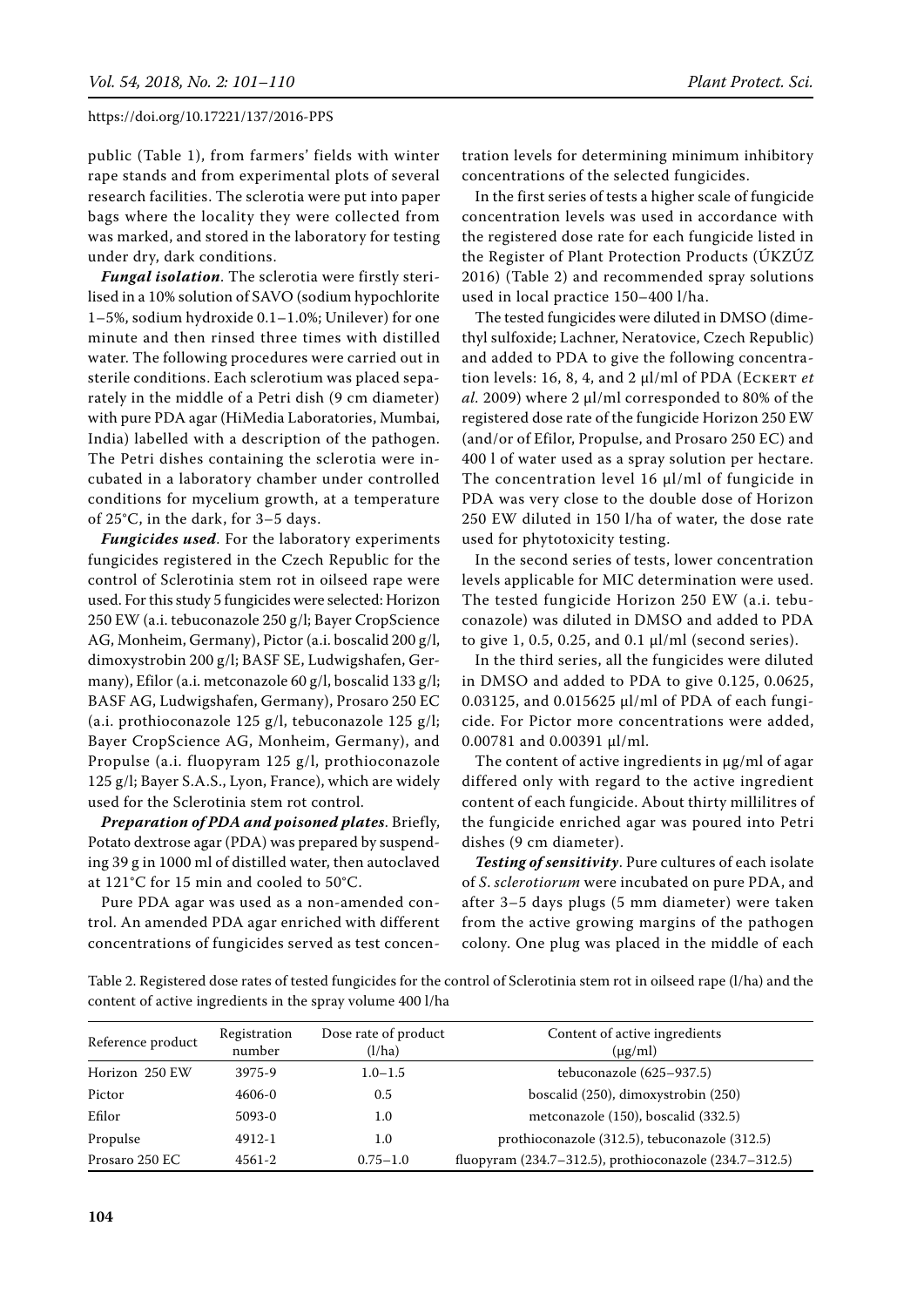of the three plates representing one concentration level of each fungicide.

To assess the sensitivity level of the tested isolates of *S*. *sclerotiorum* the radial mycelial growth of the pathogen (cm) was continuously recorded for each plate until the mycelium in the non-intoxicated control fully covered the Petri dish (diameter 9 cm). The percentage of fungal growth inhibition was calculated according to the PANDEY *et al.* (1982) formula:

Growth inhibition  $\% = \frac{1}{2}$  (growth in the control – growth in the sample)/growth in the control $] \times 100$ 

*Statistical analysis*. The data was statistically analysed using Statistica v10 (StatSoft Inc., 2010). The inhibition of radial mycelial growth was examined using analysis of variance (ANOVA). The MIC values were estimated for each fungicide showing the initial fungal growth inhibition higher than 50%.  $EC_{50}$  values were determined using linear regression of inhibition values on mycelium growth and the fungicide concentrations used.

# **Results**

In this study 55 isolates of the pathogen *Sclerotinia sclerotiorum* were collected from different localities within the Czech Republic; 29 isolates from the Olomouc region, 13 isolates from the Hradec Kralové region, 5 isolates from the Moravian-Silesian region, 5 isolates from the Central Bohemian region, 1 isolate from the Vysočina region, 1 isolate from the Karlovy Vary region, and one isolate from an unknown locality.

*Efficacy of fungicides on in-vitro S. sclerotiorum mycelial growth and determination of MIC values*. Pilot tests were carried out to check the efficacy of the selected fungicide Horizon 250 EW. The chosen concentration levels corresponded to the recalculated registered dose rate of Horizon 250 EW recommended for oilseed rape to control Sclerotinia stem rot and using the spray solution commonly used by Czech farmers in local practice. The efficacy of Horizon 250 EW was determined on 34 tested isolates of *S*. *sclerotiorum*, where all tested concentrations of fungicide  $(2, 4, 8, \text{ and } 16 \,\mu\text{J/ml})$  fully limited the growth of the pathogen mycelium. The results showed that even the lowest tested concentration level, corresponding to 80% of the registered dose rate for the tested fungicide Horizon 250 EW (1 l/ha) recalculated for 400 l of spray solution (2 µl/ml of

Horizon 250 EW), fully controlled the growth of all tested isolates sampled from the selected localities.

Since this discovery we have continued testing with lower concentration levels of Horizon 250 EW to determine the lowest concentration limiting mycelium growth. It could be assumed that the same concentration levels used in tests on the following selected fungicides would show similar efficacy. This was proved in tests using Efilor and Pictor on small samples of *S*. *sclerotiorum* isolates, where the mycelial growth of all tested isolates was inhibited at all concentrations  $(2, 4, 8, \text{ and } 16 \mu$ l/ml).

The binary concentration scale was increased twice to determine the concentration level at which the pathogen mycelial growth on fungicide-amended agar is limited/permitted.

Subsequent testing of the inhibitory effect of Horizon 250 EW at lower concentration levels (1, 0.5, 0.25, and 0.1 µl/ml) was carried out at 3 research facilities in Praha, Šumperk, and Opava. The results showed a similar inhibitory effect of the tested concentration levels of Horizon 250 EW on selected isolates originating from localities in the Czech Republic, with only 2 isolates showing lower sensitivity to the highest concentration level  $(1 \mu l/ml)$ . However, more than 95% of tested isolates did not grow on this fungicide-amended agar. Finally, decreasing concentration levels were then used (0.125, 0.0625, 0.03125, and 0.015625  $\mu$ l/ml) to reveal the concentration limits of Horizon 250 EW which permit the pathogen mycelium to grow. Even so, some isolates were still fully inhibited at 0.125 µl/ml (40% of isolates tested in Praha, and/or 15% of all tested isolates in this series), which shows a high variance of tested isolates in fungicide sensitivity. The means of inhibitory effect calculated for different concentration levels (0.125, 0.0625, 0.03125, and 0.015625 µl/ml) were 86.12, 50.22, 10.97, and 10.93%. Mean MIC values of tested isolates estimated for Horizon 250 EW ranged from  $0.125 \mu$ l/ml to  $0.25 \mu$ l/ml.

The highest efficacy was observed in the fungicide Pictor, where the inhibitory effect determined for 25 tested isolates for a concentration level of 0.01563 µl/ml ranged from 83.53% to 100%. The tests were repeated a second time with additional concentration levels (at 0.00781 and 0.00391 µl/ml) with selected isolates only. For a concentration level of 0.00781 µl/ml the inhibitory effect ranged from 74.71% to 100% and for an additionally tested concentration level 0.00391 µl/ml, it ranged from 51.57% to 100%. A high variation in the sensitivity of tested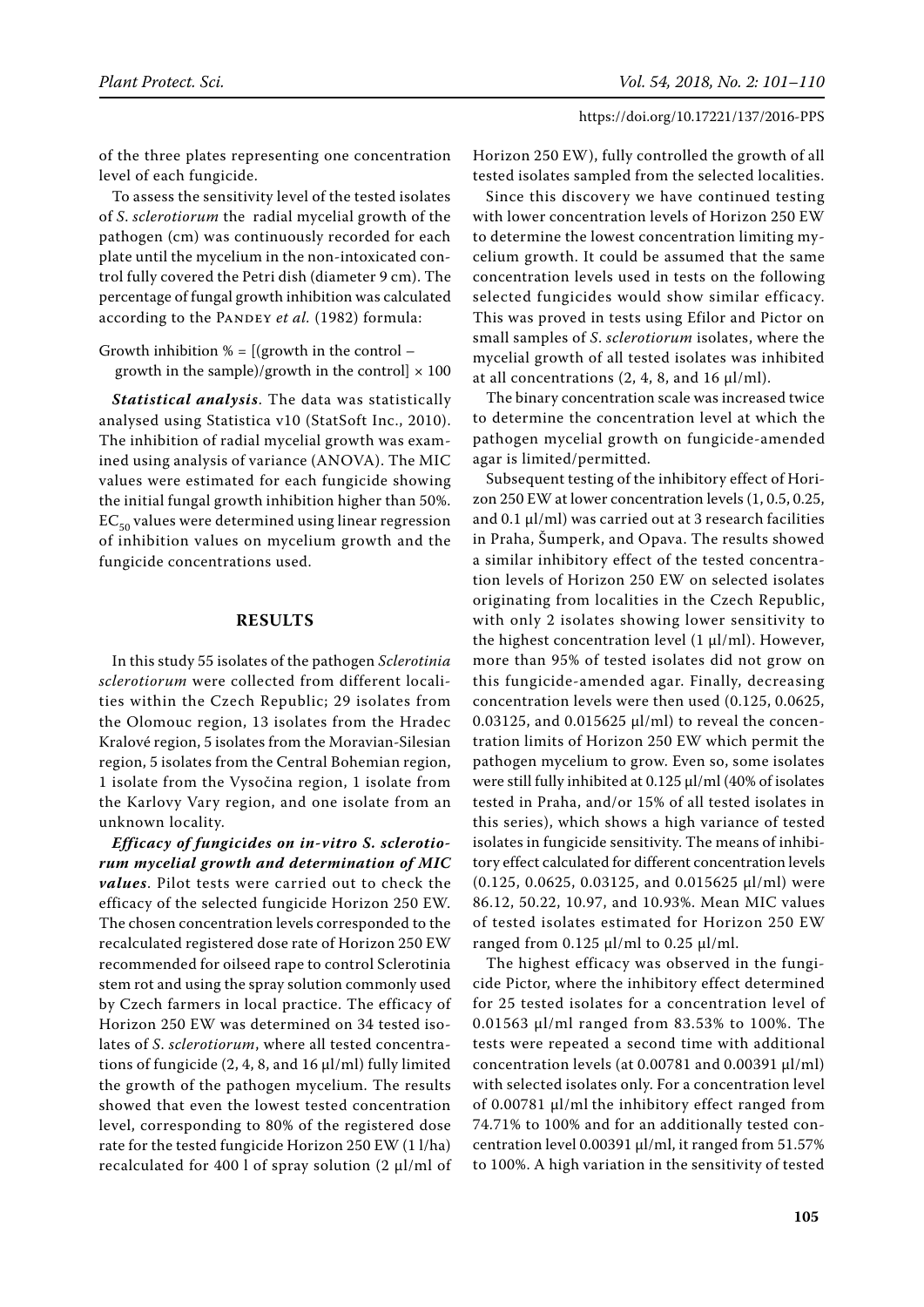isolates of *S*. *sclerotiorum* was observed at all tested concentration levels. Two isolates were detected which were not fully inhibited at 0.125 µl/ml and another two isolates at 0.03125 µl/ml. The proportion of inhibited isolates decreased to a concentration level of 0.01563 µl/ml, where higher sensitivity was observed in isolates collected mostly from the Central Bohemian region of the Czech Republic. The respective mean inhibitory effects calculated for different concentration levels (0.125, 0.0625, 0.03125, 0.015625, 0.00781, and 0.00391 µl/ml) were 98.41, 100.00, 98.95, 95.96, 95.76, and 82.81%. Mean MIC values of the tested isolates estimated for the fungicide Pictor ranged from 0.01563 µl/ml to 0.00781 µl/ml.

The inhibitory effect of Efilor was determined for 25 isolates of *S*. *sclerotiorum*. Only 5 isolates were fully inhibited at 0.125 µl/ml; the rest showed a high variance in sensitivity, with an inhibitory effect ranging from 30.59% to 100%. However, the lowest individual inhibitory effect at the lowest concentration level of 0.01563 µl/ml was determined for one isolate originating from the Hradec Kralové region (isolate SS–R) at 3.73%. Gradual development in the variance of inhibitory effect observed at tested concentrations was contrary to that of Horizon 250 EW. The mean inhibitory effects calculated for different concentration levels (0.125, 0.0625, 0.03125, and 0.01563 µl/ml) were 73.22, 44.96, 31.75, and 26.58%, respectively. The estimated mean MIC values for Efilor ranged from  $0.125$  to  $0.25$   $\mu$ l/ml.

The inhibitory effects of another two fungicides Propulse and Prosaro 250 EC were determined for 15 isolates. From this collection only 3 isolates were recorded with lower sensitivity to the inhibitory effect of Propulse (isolates SS-P, SS-LL, and SS-H) with 0.00, 2.35, and 3.25% inhibition. The means of inhibitory effect calculated for different concentration levels (0.125, 0.0625, 0.03125, and 0.01563 µl/ml) were 81.99, 46.73, 18.73, and 17.16%, respectively. The estimated mean MIC values for tested isolates ranged from  $0.125$  to  $0.25$   $\mu$ l/ml.

In contrast, the fungicide Prosaro 250 EC fully inhibited growth in 14 out of 15 isolates at 0.125 µl/ml. At a lower concentration level 0.0625 µl/ml the results showed higher variance of inhibitory effect, ranging from 29.61% to 90.98%. In general, the inhibitory effect of the fungicide Prosaro 250 EC decreased gradually, the calculated means for different concentrations (0.125, 0.0625, 0.03125, and 0.015625 µl/ml)





Figures 1. The effect of different fungicide concentrations on the mycelial growth of tested isolates of *S*. *sclerotiorum*, and their linear regression equations for the respective fungicides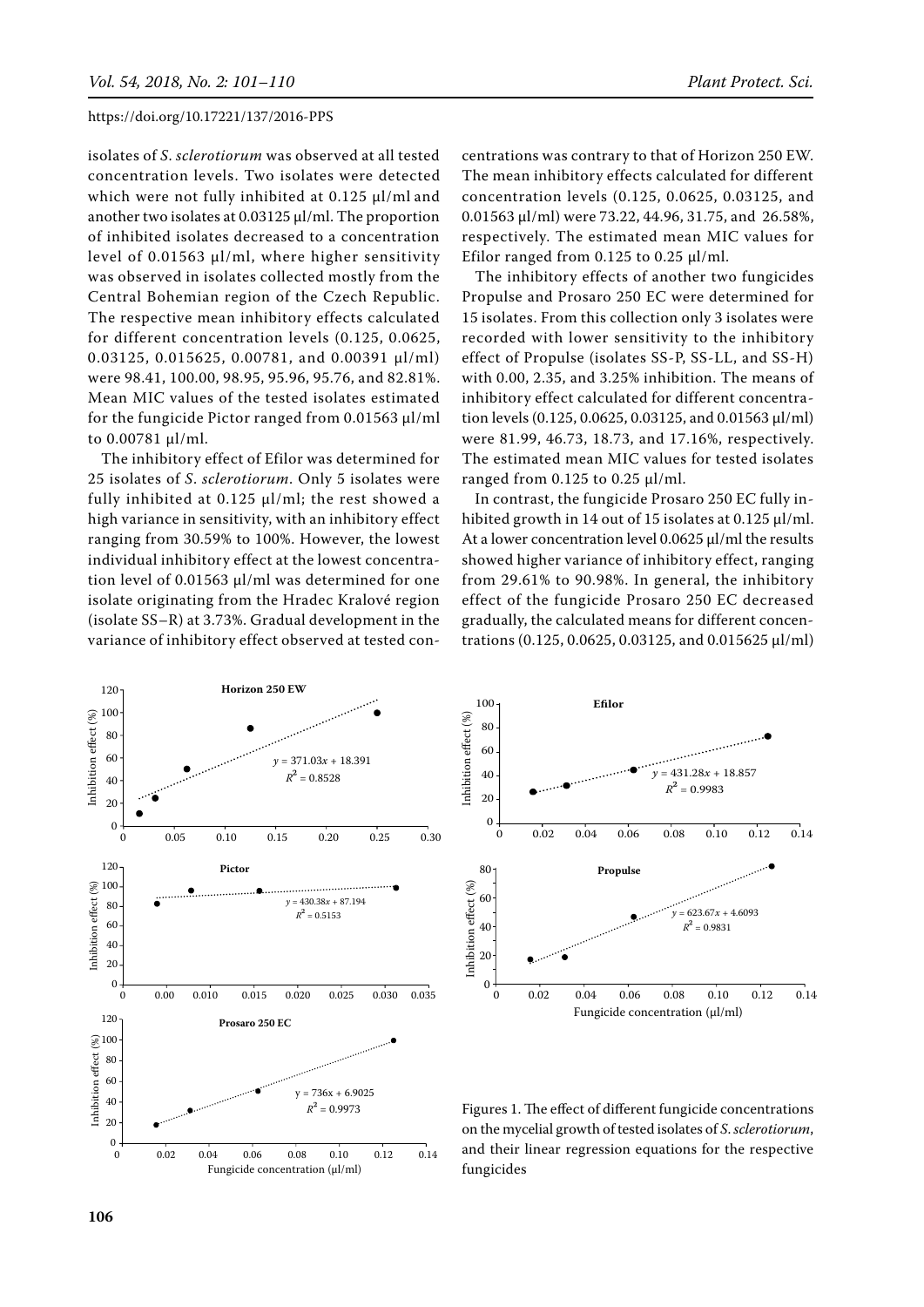|                                                         |                | inhibition<br>effect (%)                                                             |                      | $50.60 \pm 17.35$<br>± 20.79<br>9.46<br>1.51<br>$99.59 \pm$<br>$17.96 \pm$<br>31.94 |                  |                  |                                        |                                             |                                            |                                            |                      |                   | being 99.59, 50.61, 31.95, and 17.96%, respectively.<br>The estimated mean MIC values for tested isolates<br>ranged from $0.0625$ to $0.125$ µl/ml.<br>When comparing all the tested fungicides, Pic- |                                                                                                      |                                                                                                                                                                                                                                                                                                                                                                                                                                                                                           |
|---------------------------------------------------------|----------------|--------------------------------------------------------------------------------------|----------------------|-------------------------------------------------------------------------------------|------------------|------------------|----------------------------------------|---------------------------------------------|--------------------------------------------|--------------------------------------------|----------------------|-------------------|-------------------------------------------------------------------------------------------------------------------------------------------------------------------------------------------------------|------------------------------------------------------------------------------------------------------|-------------------------------------------------------------------------------------------------------------------------------------------------------------------------------------------------------------------------------------------------------------------------------------------------------------------------------------------------------------------------------------------------------------------------------------------------------------------------------------------|
|                                                         | Prosaro 250 EC | prothioconazole<br>+ tebuconazole<br>$(\mu g/\mathrm{m})$                            |                      |                                                                                     |                  |                  | $.0156 + 0.0156$                       | $0.0078 + 0.0078$                           | $0.0039 + 0.0039$                          | $0.0020 + 0.0020$                          |                      |                   |                                                                                                                                                                                                       |                                                                                                      | tor with the lowest mean MIC values (0.00781 to<br>0.01563 µl/ml) was clearly shown to have the highest<br>inhibitory effect, followed by Prosaro 250 EC (mean<br>MIC values 0.0625-0.125 µl/ml). The rest of the fun-<br>gicides Propulse, Efilor, and Horizon 250 EW showed<br>mean MIC values of 0.125-0.025 µl/ml. A brief over-                                                                                                                                                      |
|                                                         | Propulse       | inhibition<br>effect (%)<br>prothioconazole<br>fluopyram +<br>$(\mu g / \mathrm{m})$ |                      |                                                                                     |                  |                  | $84.98 \pm 12.95$<br>$0.0156 + 0.0156$ | 18.08<br>$+1$<br>46.73<br>$0.0078 + 0.0078$ | 9.37<br>$+1$<br>18.73<br>$0.0039 + 0.0039$ | 11.11<br>$+$<br>17.15<br>$0.0020 + 0.0020$ |                      |                   |                                                                                                                                                                                                       | gicide Horizon 250 EW; **second series of tests with the lowest concentrations with fungicide Pictor | view of obtained results is documented in Table 3.<br>Determination of $EC_{50}$ for the fungicides tested<br>for the control of Sclerotinia sclerotiorum. After<br>evaluation of the mycelial growth of the pathogen<br>S. sclerotiorum in each Petri dish, a linear regression<br>for each fungicide was established using concentra-<br>tions and the inhibition values of mycelial growth<br>(Figure 1).<br>For Horizon 250 EW the regression equation ( $y =$                        |
|                                                         | Efilor         | inhibitory<br>effect (%)<br>metconazole<br>boscalid +<br>$(\mu g / \text{mI})$       |                      |                                                                                     |                  |                  | ± 22.50<br>73.21<br>$0.0166 + 0.0075$  | 21.59<br>$+1$<br>44.96<br>$0.0083 + 0.0038$ | $\pm$ 11.79<br>31.74<br>$0.0042 + 0.0019$  | $\pm$ 10.51<br>26.58<br>$0.0021 + 0.0009$  |                      |                   |                                                                                                                                                                                                       |                                                                                                      | $371.03x + 18.391$ ) was determined and the fungicide<br>concentration for 50% inhibition was calculated as<br>$0.08519$ µl/ml.<br>For Efilor the regression equation ( $y = 431.284x +$<br>18.857) was determined and the fungicide concentra-<br>tion for 50% inhibition was calculated as 0.07221 µl/ml.<br>For Propulse the regression equation ( $y = 623.674x +$<br>4.6093) was determined and the fungicide concentra-<br>tion for 50% inhibition was calculated as 0.07277 µl/ml. |
|                                                         |                | inhibitory<br>effect%                                                                |                      |                                                                                     |                  |                  | 5.40<br>98.41 $\pm$                    | 0.00<br>$100.00 \pm$                        | 4.06<br>$98.95 \pm$                        | 5.53<br>$95.96 \pm$                        | 8.32<br>$+$<br>94.31 | $98.17 \pm 2.69$  | ± 13.36<br>82.81                                                                                                                                                                                      |                                                                                                      | For Prosaro 250 EC the regression equation ( $y =$<br>$736x + 6.9025$ ) was determined and the fungicide<br>concentration for 50% inhibition was calculated as<br>$0.05856$ µl/ml.<br>For Pictor the regression equation ( $y = 430.38x +$                                                                                                                                                                                                                                                |
| $\pm$ SE)                                               | Pictor         | Ы'n<br>dimoxystro<br>$(\mu g/\mbox{ml})$<br>boscalid                                 |                      |                                                                                     |                  |                  | $0.0250 + 0.0250$                      | 125<br>$0.0125 + 0.0$                       | $0.0063 + 0.0063$                          | $0.0031 + 0.0031$                          | $0.0016 + 0.0016$    | $0.0016 + 0.0016$ | $0.0008 + 0.0008$                                                                                                                                                                                     |                                                                                                      | 87.194) was calculated from tests at lower concen-<br>trations, but there was no clear correlation for the<br>$EC_{50}$ value due to a low coefficient of determination.                                                                                                                                                                                                                                                                                                                  |
| Table 3. Inhibitory effect of selected fungicides (mean | Horizon 250 EW | inhibitory<br>effect (%)                                                             | 1.92<br>$+$<br>99.62 | $99.54 \pm 1.91$                                                                    | $99.82 \pm 0.73$ | $73.52 \pm 9.47$ | $86.12 \pm 8.59$                       | $50.22 \pm 14.69$                           | $24.55 \pm 13.54$                          | ± 11.86<br>10.97                           | ±11.27<br>10.93      |                   |                                                                                                                                                                                                       | *first series of tests with higher concentrations with fun                                           | <b>DISCUSSION</b><br>Winter oilseed rape is an important field crop in the<br>Czech Republic with a sown area of around 350 000 ha<br>(ČSÚ 2016). Sclerotinia stem rot caused by the po-                                                                                                                                                                                                                                                                                                  |
|                                                         |                | tebucona-<br>$(\mu g/ml)$<br>zole                                                    | 0.2500               | 0.1250                                                                              | 0.0625           | 0.0250           | 0.0313                                 | 0.0156                                      | 0.0078                                     | 0.0039                                     | 0.0020               |                   |                                                                                                                                                                                                       |                                                                                                      | lyphagous plant pathogen Sclerotinia sclerotiorum<br>is one of the most serious fungal diseases (together<br>with its related genera like S. minor and S. homeo-<br>carpa) affecting most field crops such as oilseed rape,                                                                                                                                                                                                                                                               |
|                                                         | Concentra      | fungicide<br>tion of<br>$(\mu l/m)$                                                  |                      | $0.5*$                                                                              | $0.25^{\circ}$   | $0.1^*$          | 0.125                                  | 0.0625                                      | 0.03125                                    | 0.01563                                    | 0.00781              | $0.00781***$      | $0.00391**$                                                                                                                                                                                           |                                                                                                      | sunflower, mustard, soya, and other legumes and<br>various vegetable crops (SPITZER et al. 2012). Nowa-<br>days, when oilseed rape is the third most commonly<br>planted crop (ČSÚ 2016) and the legume proportion                                                                                                                                                                                                                                                                        |

Table 3. Inhibitory effect of selected fungicides (mean ± SE)

# **Disc ussio n**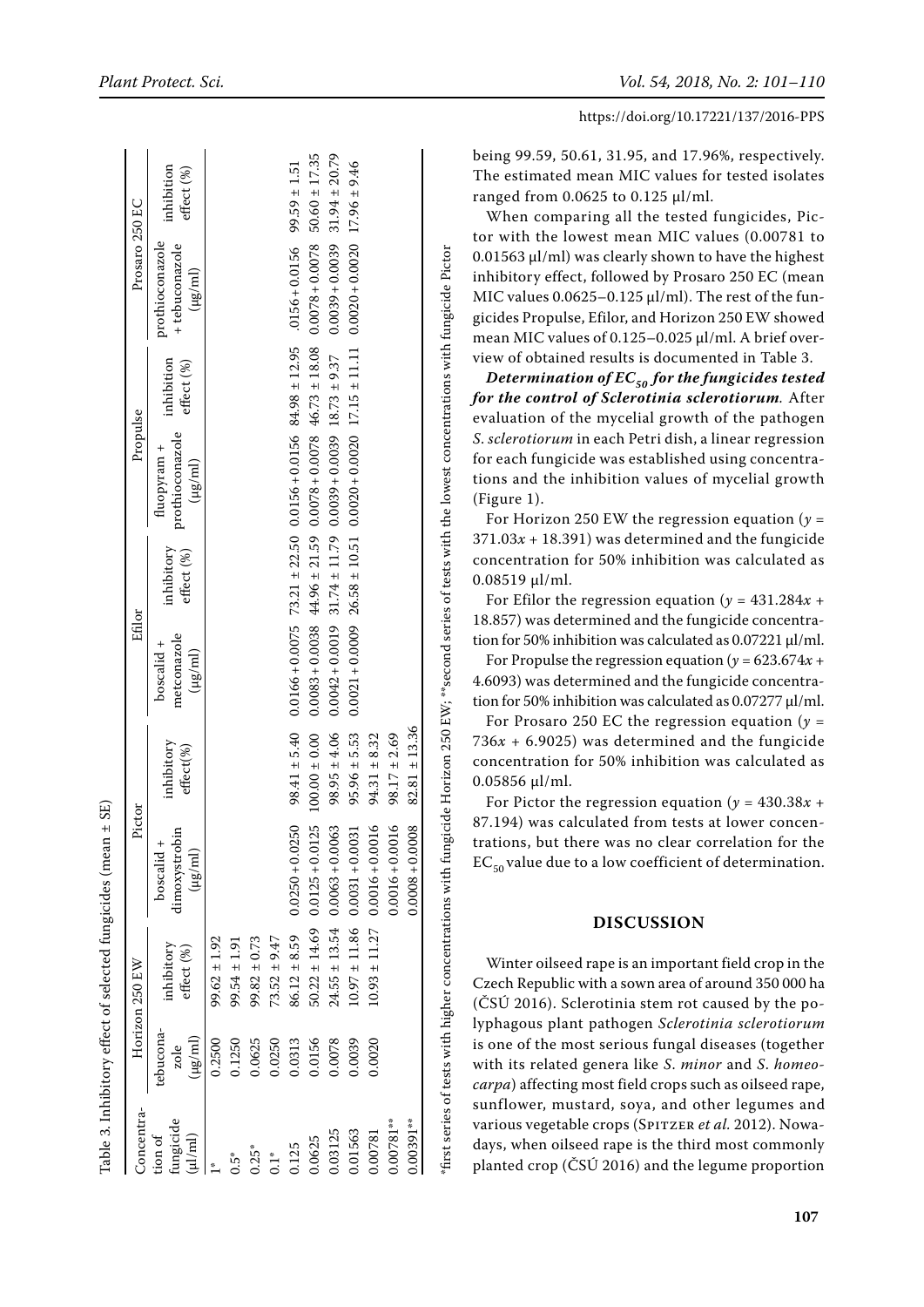in crop rotations has been increasing due to greening measures (EU 2013), we can expect an increase in the importance of Sclerotinia stem rot. Although its occurrence is mainly a year to year issue arising from climatic conditions of temperature and relative humidity (Caesar & Pearson 1983), this fungal disease causes economic losses of about 10-20% annually (KAZDA & Škeřík 2008). The last year with significantly higher damage was in 2008, when 30–40% of infected oilseed rape plants were affected by primary infection from the soil (Šaroun & Říha 2008).

Sclerotinia stem rot management in the Czech Republic is based on the fungicidal treatment of oilseed rape during flowering. However, there are other methods used in the framework of integrated pest management (IPM) for controlling Sclerotinia stem rot. These include deep tillage, incorporation of infected postharvest residues, land selection, planting of resistant cultivars of oilseed rape or application of the biological fungicide Contans WG (containing spores of *Coniothyrium minitans* strain CON/M/91-08; Bayer S.A.S.). In particular, compliance with crop rotation rules is essential, with oilseed rape being sown in the same field only after a 4-year break (Poslušná & Plachká 2014).

In the Czech Republic 16 fungicides from different fungicidal classes are registered for the Sclerotinia stem rot control. On the Czech market 25 singlecomponent fungicidal products prevail over their multicomponent rivals (14), despite the number of active ingredients contained in single-component products classed as DMI fungicides (tebuconazole, metconazole, prothioconazole) and QoI fungicides (azoxystrobin, picoxystrobin) only (ÚKZÚZ 2016).

From the list of DMI fungicides registered for the control of Sclerotinia stem rot (ÚKZÚZ 2016) there are 7 fungicides available (tebuconazole, metconazole, prothioconazole, cyproconazole, tetraconazole, propiconazole, and prochloraz) which are considered by FRAC (2016) to have a medium risk of resistance development due to the single-site MOA, although no *S*. *sclerotiorum* resistant strains have been detected yet (Dalili *et al.* 2015; Li *et al.* 2015). From the QoI fungicide class there are 3 fungicides available (azoxystrobin, picoxystrobin, and dimoxystrobin) considered to be a high risk. The fungicides from the SDHI group (boscalid, isopyrazam, and fluopyram) available on the Czech market are a more discussed topic, as these are considered to be of medium to high risk.

Although no reports of resistant strains of *S*. *sclerotiorum* detected in the Czech Republic have been

published, anti-resistant strategies should still be followed. In common practice farmers use a lot of fungicides repeatedly (in autumn, in early spring, and again during flowering) to control other fungal diseases such as Phoma stem canker, Alternaria spot, etc. In order to delay the development of resistance and prolong the effective life of fungicides, FRAC has developed a series of fungicide resistance management guidelines, including e.g. not using a single fungicide exclusively, restricting the number of applications per season, using the fungicides with a different mode of action to control the same pathogen (BRENT & HOLLOMON 2007).

In our study five commonly used fungicidal products were tested: the single-component fungicide Horizon 250 EW (tebuconazole) and 4 multicomponent fungicides Pictor, Efilor (boscalid and dimoxystrobin, and/or boscalid and metconazole), Propulse, and Prosaro 250 EC (prothioconazole and fluopyram, and/or prothioconazole and tebuconazole).

Our results showed that all the tested fungicides and/or final products at their registered dose rates were fully effective in inhibiting the pathogen mycelial growth on fungicide-amended PDA. No resistant strains of *S. sclerotiorum* were detected. Pictor (boscalid, dimoxystrobin) was the most effective fungicidal product, followed by Prosaro 250 EC (tebuconazole, prothioconazole). The precise order of other fungicides cannot be determined, because the other fungicides fell under same position. Although the data appeared to be different, no statistically significant differences were found in results between concentration levels (Tukey,  $P = 0.95$ ). The results supported the widely held theory that the use of multicomponent fungicides probably precludes the selection of resistance by having a different mode of action.

In the present study, the baseline sensitivity to five different fungicidal products was established for 55 *S. sclerotiorum* isolates collected from 6 different regions of the Czech Republic. Screening tests of growth dynamics using decreasing concentration levels performed on fungicide-amended plates showed a wide range of sensitivity through the collection as well as occurrence of some resistant isolates sampled from oilseed rape stands. This confirmed the conclusions of ODSTRČILOVÁ (2007), where some isolates collected from caraway moderately overcame the inhibitory effect of Pictor at a concentration level close to 0.1 µm/ml and could also produce sclerotia. It also confirms the results of Li *et al.* (2015), who established baseline sensitivity for *S. sclerotiorum*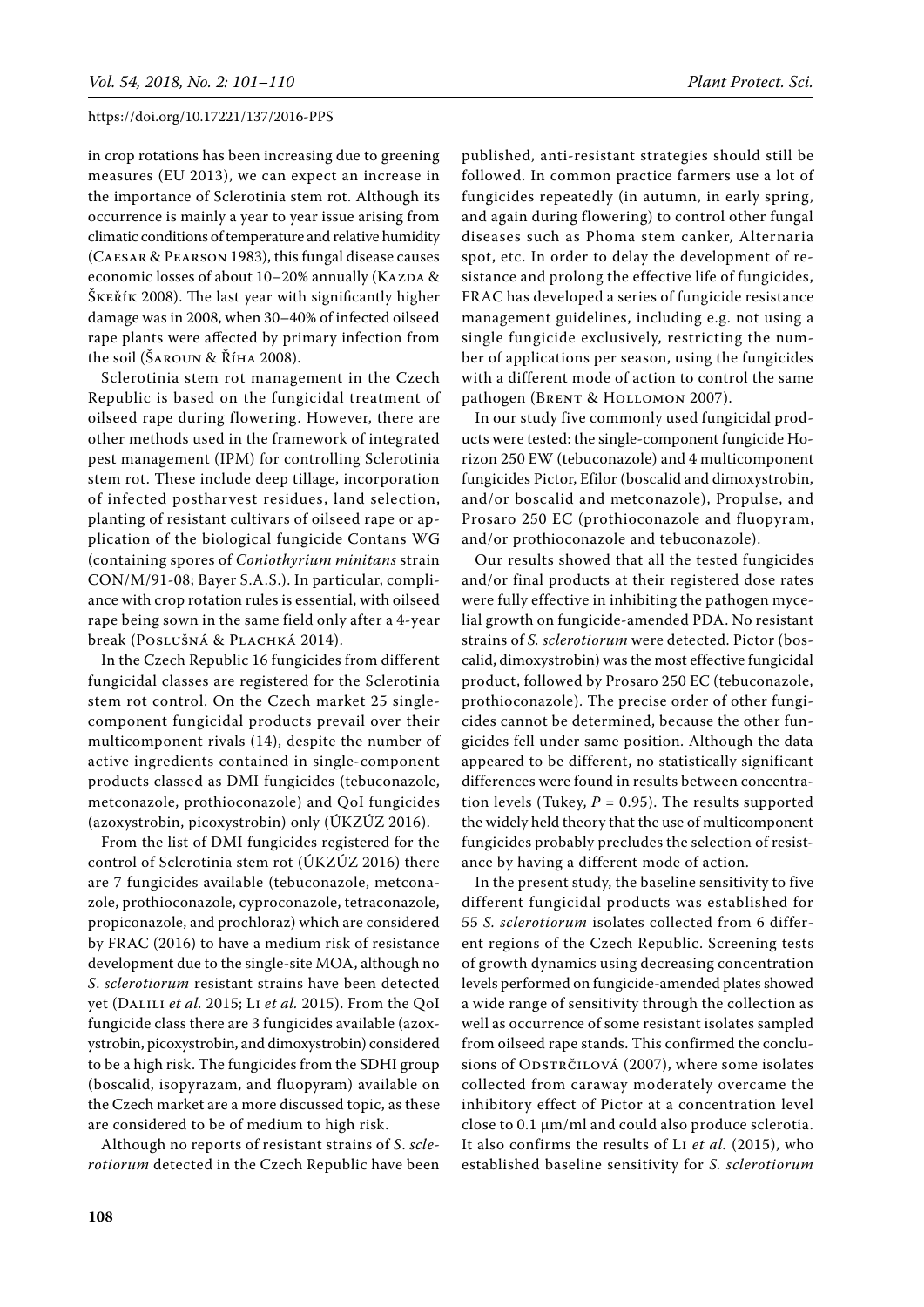isolates collected from oilseed rape, soybean and sunflower to epoxiconazole, where the baseline sensitivity could differ within each host, even if they had similar shapes of frequency distributions of sensitivity to the tested fungicide.

The results would seem to have significant implications with regard to possible sensitivity changes or development of resistance to fungicides used as well as for future monitoring programs.

The obtained results could also be evaluated from an economic aspect. The inhibitory effect of the tested fungicides correlated with the fungicide price on the market. The single-component fungicide Horizon 250 EW is the cheapest tested product compared to Pictor, the most expensive tested fungicide. Fungicides such as Prosaro 250 EC, Propulse, and Efilor are cost comparable and can be purchased for half the price of Pictor. Our results from multi-annual field trials carried out on several localities in the Czech Republic showed that the efficacy of fungicides was influenced by several parameters such as occurrence of the pathogen in the oilseed rape stand, weather conditions during vegetation, locality, year, oilseed rape cultivar and especially date of application (Plachká & Poslušná 2015).

*Acknowledgement*. The authors would like to thank Eoghan O'Reilly for the revision of the manuscript.

#### **References**

- Bittner V. (2006): Škodlivé organismy řepky abiotická poškození, choroby, škůdci. Hradec Kralové, Agrotisk.
- Boland G.J., Hall R. (1994): Index of plant hosts of *Sclerotinia sclerotiorum*. Canadian Journal of Plant Pathology, 16: 93–108.
- Brent K.J., Hollomon D.W. (2007): Fungicide Resistance in Crop Pathogens: How Can it be Managed? Brussels, Fungicide Resistance Action Committee.
- Caesar A.J., Pearson R.C. (1983): Environmental factors affecting survival of ascospores of *Sclerotinia sclerotiorum*. Phytopathology, 73: 1024–1030.
- ČSÚ (2016): Český statistický úřad. Zemědělství časové řady. Available at www.czso.cz/csu/czso/zem\_cr (accessed June 2, 2016).
- Dalili A., Bakhtuari S., Barari H., Aldaghi M. (2015): Effect of some fungicides against the growth inhibition of *Sclerotinia sclerotiorum* mycelial compatibility groups. Journal of Plant Protection Research, 55 (4). doi: 10.1515/jppr-2015-0047
- Eckert M.R., Rossall S., Selley A., Fitt B.D.L. (2009): Effect of fungicides on *in vitro* spore germination and mycelial

growth of the phytopathogens *Lepthosphaeria maculans* and *L. biglobosa* (phoma stem canker of oilseed rape). Pest Management Science, 66: 396–405.

- EU (2013): Regulation (EU) No 1307/2013 of the European Parliament and of the Council of 17 December 2013 establishing rules for direct payments to farmers under support schemes within the framework of the common agricultural policy and repealing Council Regulation (EC) No 637/2008 and Council Regulation (EC) No 73/2009**.**  Official Journal of the European Union, L 347: 608–670.
- Fábry A. (2001): Rehabilitujeme význam osevního postupu pro pěstování ozimé řepky. Úroda. Available at http:// uroda.cz/rehabilitujme-vyznam-osevniho-postupu-propestovani-ozime-repky (accessed June 2, 2016).
- FRAC (2013): Pathogen Risk List: Fungicidal Resistance Action Committee. Available at www.frac.info/docs/ default-source/publications/pathogen-risk/pathogenrisk-list.pdf?sfvrsn=8 (accessed July 6, 2016).
- FRAC (2016): FRAC Code List: Fungicides Sorted by Mode of Action (including FARC Code Numbering). FRAC.
- Gossen B.D., Rimmer S.R., Holley J.D. (2001): First report of resistance to benomyl fungicide in *Sclerotinia sclerotiorum*. Plant Disease, 85: 1206.
- Kazda J., Škeřík J. (eds) (2008): Metodika integrované ochrany řepky. Praha, SPZO s.r.o.
- Kuang J., Hou Y..P, Wang J.X., Zhou M.G. (2011): Sensitivity of *Sclerotinia sclerotiorum* to fludioxonil: *in vitro* determination of baseline sensitivity and resistance risk. Crop Protection, 30: 876–882.
- Li JL., Liu XY., Di YL., Liang HJ., Zhu FX. (2015): Baseline sensitivity and control efficacy of DMI fungicide epoxiconazole against *Sclerotinia sclerotiorum*. European Journal of Plant Pathology, 141: 237–246.
- Lobato K.R., Cardoso C.C., Binfaré R.W., Budni J., Wagner C.L.R., Brocardo P.S., de Souza L.F., Brocardo C., Flesch S., Freitas A.E., Dafré A.L., Rodrigues A.L.S. (2010): α-Tocopherol administration produces an antidepressant-like effect in predictive animal models of depression. Behaviour Brain Research, 209: 249–259.
- Ma H.X., Chen Y., Wang J.X., Yu W.Y., Tang Z.H., Chen C.J., Zhou M.G. (2009): Activity of carbendazim, dimethachlon, iprodione, procymidone and boscalid against *Sclerotinia* stem rot in Jiangsu Province of China. Phytoparasitica, 37: 421–429.
- Odstrčilová L. (2007): Choroby kmínu kořenného a možnosti ochrany proti nim. [Ph.D. Dissertation.] Brno, Mendel University in Brno.
- Pandey D.K., Tripathi N.N., Tripathi R.D., Dixit S.N. (1982): Fungitoxic and phytotoxic properties of the essential oil of *Hyptis suaveolens*. Zeitschrift für Pflanzenkrankheit und Pflanzenschutz, 89: 344–349.